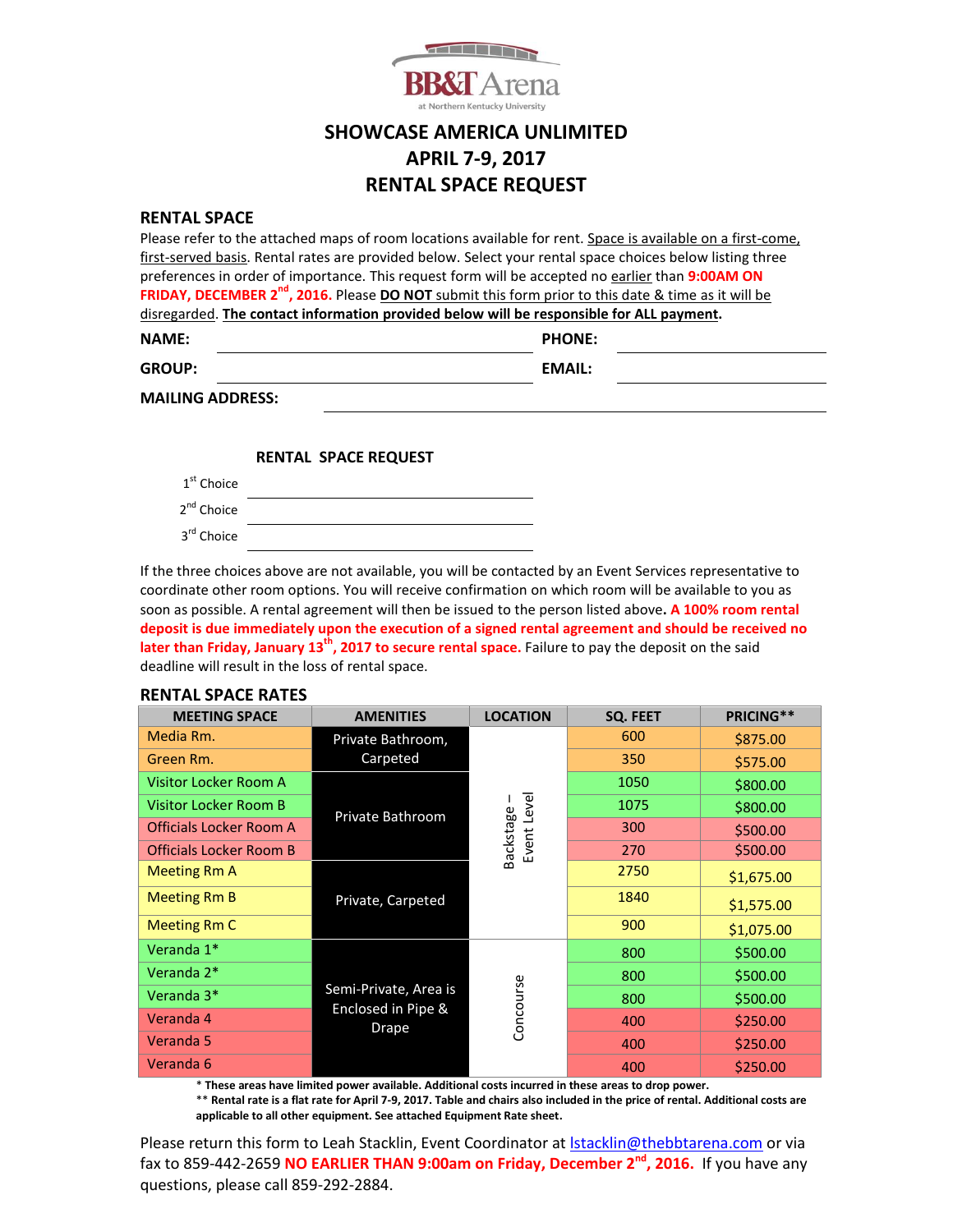

EVENT LEVEL

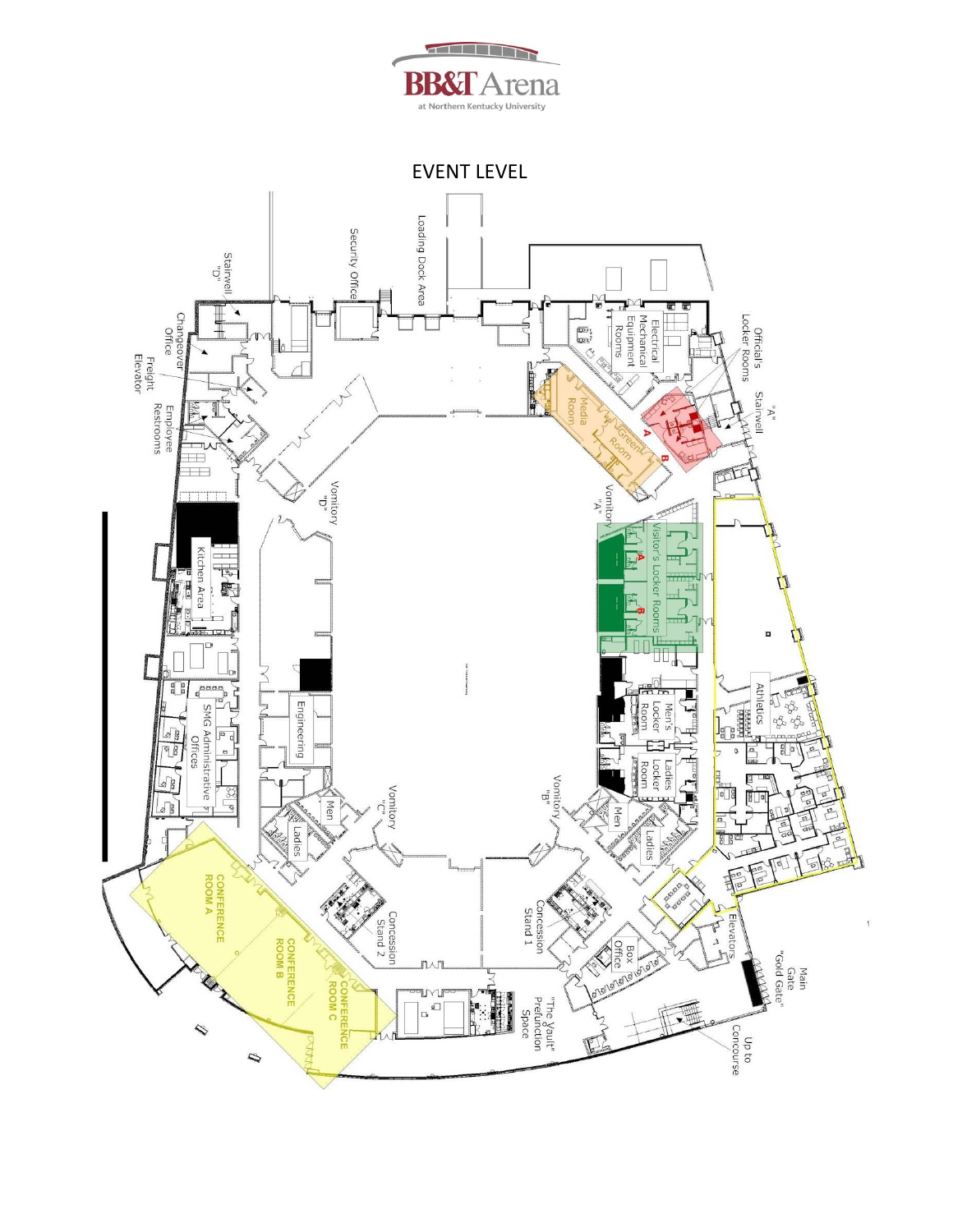

CONCOURSE LEVEL

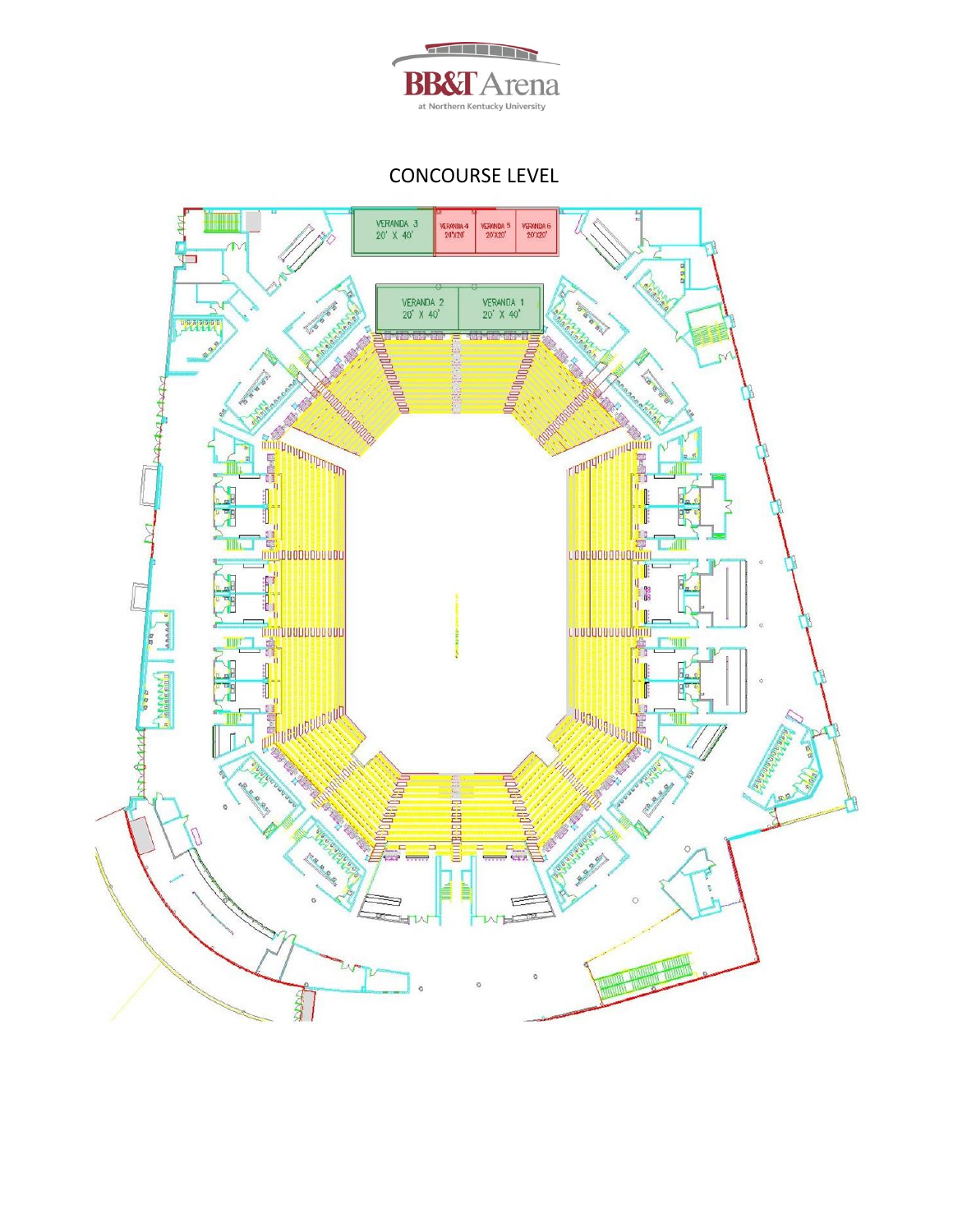

# **SCAU TEAM EQUIPMENT RATE SHEET**

## EQUIPMENT | PRICE | UNIT Table – 8' x 30" | Included in rent | per table Table – 6' x 30" | Included in rent | per table Table – 8' x 18" | Included in rent | per table Table – 6' x 18" | Included in rent | per table Chair  $\vert$  Included in rent  $\vert$  per chair Round Table-  $72''$   $\vert$   $\frac{10.00}{10.00}$  per table Mirror\*\*\* | \$5.00 per mirror Coat rack | \$35.00 per rack Power\*\*  $\vert$  \$35.00  $\vert$  per drop Power Strip or Extension  $\left\{\n \begin{array}{ccc}\n \text{cord}^{***} & \text{S5.00} \\
\text{cord}^{***}\n \end{array}\n \right.\n \left.\n \right.$ Internet Line | \$100.00 | per line Phone Line  $\uparrow$  \$100.00 per line Pipe & Drape  $\begin{array}{|c|c|c|c|c|} \hline \text{Pipe & \text{B} Drape} & \text{S2.00} & \text{per sq. ft.} \hline \end{array}$

### **EQUIPMENT RENTAL RATES\***

\* If you require equipment items not listed above, please contact your Event Services representative. \*\*Equipment such as blow dryers & curling irons may require more power than the standard wall outlets can provide.

\*\*\*Limited supply. It is recommended to bring your own.

Upon receipt of a signed rental agreement, an equipment order form will be available to fill-out.